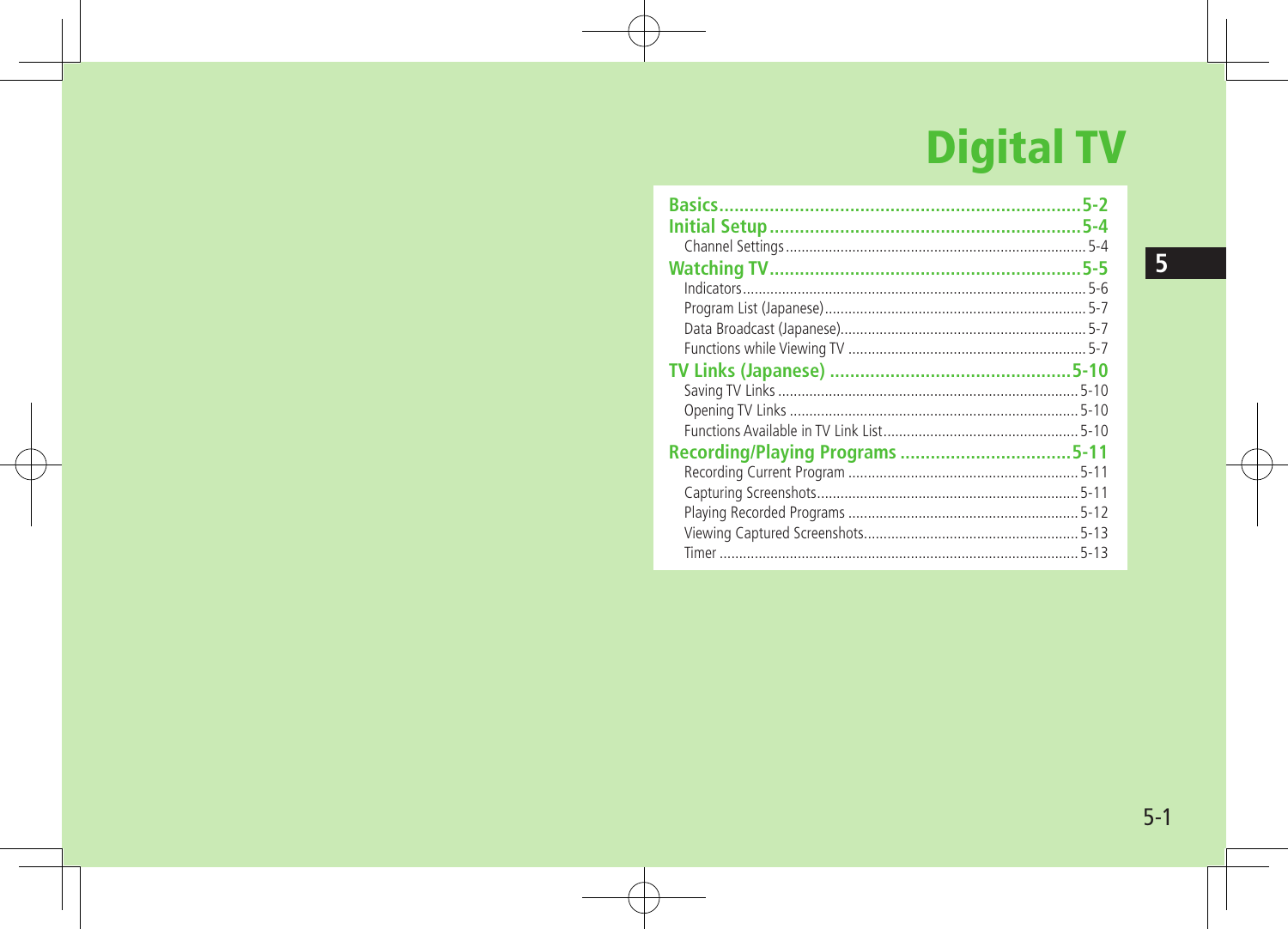## **Basics**

### **942P supports One Seg terrestrial digital TV broadcasting.**

### **One Seg**

One Seg is a digital TV broadcasting service for mobile phones. For more information, visit The Association for Promotion of Digital Broadcasting Website:

[PC] http://www.dpa.or.jp/ [Handset] http://www.dpa.or.jp/1seg/k/ (Japanese only)

## **Features**

| <b>Watch TV Programs</b><br>$(\mathbb{C}$ P.5-5) | Watch One Seg Digital TV on handset.                    |
|--------------------------------------------------|---------------------------------------------------------|
| <b>View Data Broadcast</b>                       | Access a variety of program-related                     |
| $(\mathbb{Z}$ P.5-7)                             | information.                                            |
| <b>Record TV Programs</b>                        | Record program/capture still image while                |
| (子P.5-11)                                        | watching the program.                                   |
| <b>Set Timer</b>                                 | Use Timer to view/record programs. You can easily       |
| ( <del>f</del> P.5-13)                           | set Timer by using Program List ( <a>[&gt;PP.5-7]</a> . |

### **Mobile W-Speed**

Frame rate of Digital TV images are automatically enhanced. Enjoy smooth image flow ( $\mathcal{F}$ P.18-13).

- Mobile W-Speed is set to**ON** by default.
- When this function is set to **ON**, full effect of Image Quality  $(\mathbb{Z}\mathbb{P}P.18-13)$  may not be achieved.
- Depending on broadcasting condition, full effect of this function may not be achieved.
- Disabled during ECO Mode (<del></del> $f$ P.18-14) or AV output ( $f$ P.11-18).
- Disabled for playing back videos recorded with Mobile W-Speed set to **ON**.

**Tip**

● Other Functions while Viewing TV ( $\widehat{\mathbb{Z}}$ P.5-8)

## **Precautions**

- Digital TV is available only in Japan.
- Incoming calls/messages may affect TV image or audio quality while TV is active.
- Digital TV may be disabled if USIM Card is not installed or SoftBank subscription is terminated.
- SoftBank is not liable for damages from accidental loss/alteration of handset/microSD Card information.

Data saved to handset (TV Links, Channel List, etc.) cannot be restored after repairs or handset replacement. Back up important information.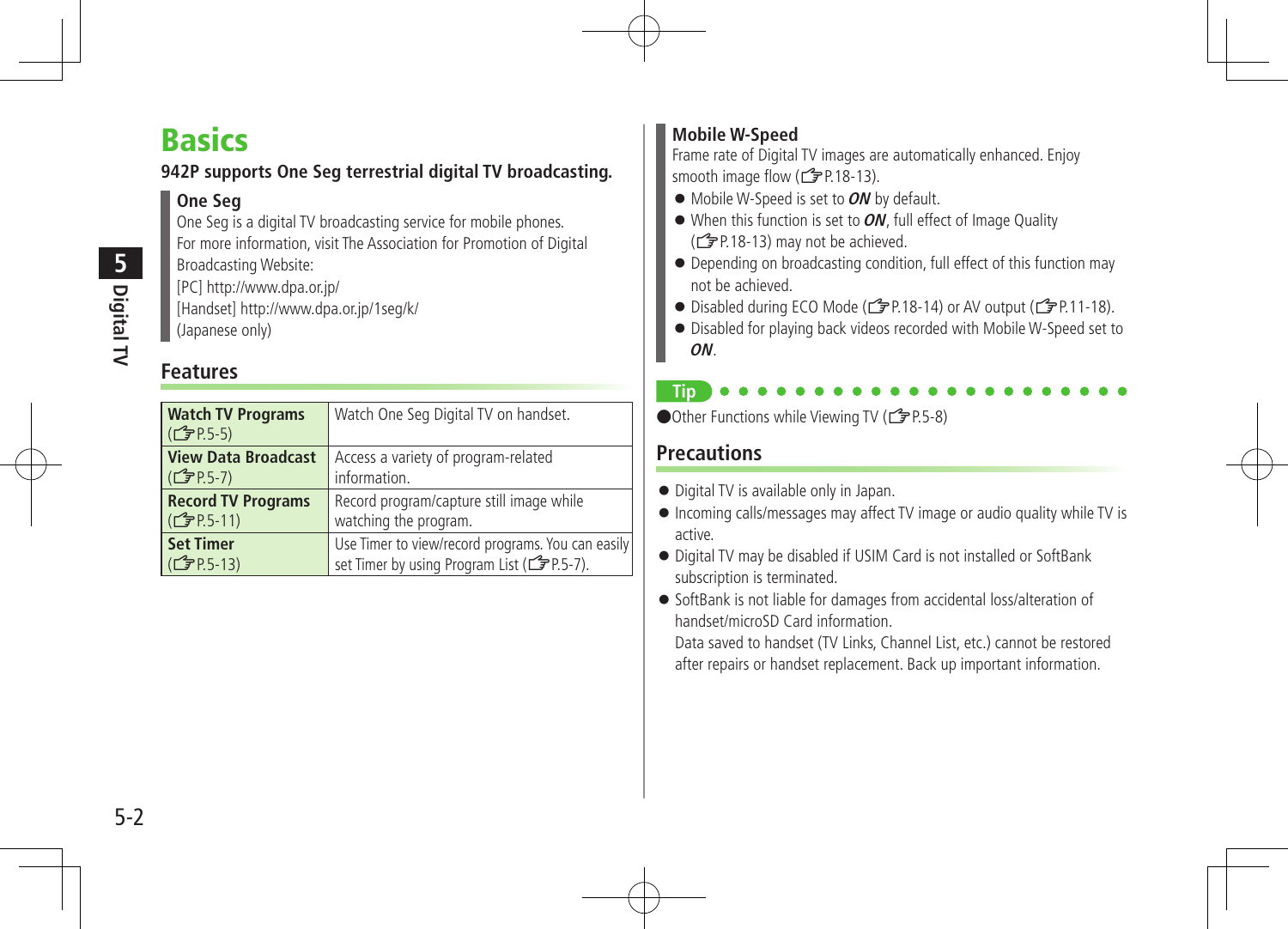#### **Signal Reception Areas**

TV signal reception may be poor in the following conditions:

- $\bullet$  Too far from or close to broadcasting stations
- Mountain areas or near tall buildings
- In moving vehicles, underground, in tunnels, etc.
- Near high-voltage wires, neon lights, wireless base stations, railroad tracks or highways
- Areas with numerous signal obstructions or areas where signal reception is blocked

#### **When Battery is Running Out**

- Warning tone sounds and warning message appears if Digital TV is activated with low battery.
- When battery runs low while programs are on or being recorded, handset operates as follows:
	- ・ While Viewing

Warning tone sounds, and confirmation appears.

・ While Recording 

Response differs depending on **Rec. When Low Battery** (<del>]</del> P.18-14) setting.

**Continue Recording:** Warning tone does not sound and confirmation does not appear.

**Stop Recording:** Warning tone sounds and confirmation appears.

- Watching TV while charging may shorten battery life.
- If recording ends due to low battery, recorded portion is automatically saved.

#### **Incoming Transmissions**

TV pauses for incoming calls. Resume TV after call ends.

 $\bullet$  Incoming calls do not interfere with recording.

#### **Incoming Messages**

Notification Light flashes for incoming messages while TV is active or recording is in progress. Ticker also appears in Display.

While ticker appears, press  $\boxed{\infty}$  to view messages. TV sound plays in background while viewing messages. Press (primar to return to previous window.

- Show or hide ticker (Mail Ticker Display:  $\mathbb{Z}$ P18-13).
- When ticker is set to Off, TV pauses, incoming message window appears and ringtone sounds. Set Receiving Display (ZP.18-20) to **Operation Preferred** to notify of incoming messages only with  $\blacksquare$ .

#### **TV Antenna**

#### **Extend TV Antenna for optimal viewing.**

- Adjust TV Antenna direction to optimize signal reception.
- Retract TV Antenna after viewing Digital TV.





Pull out completely **Rotate without force**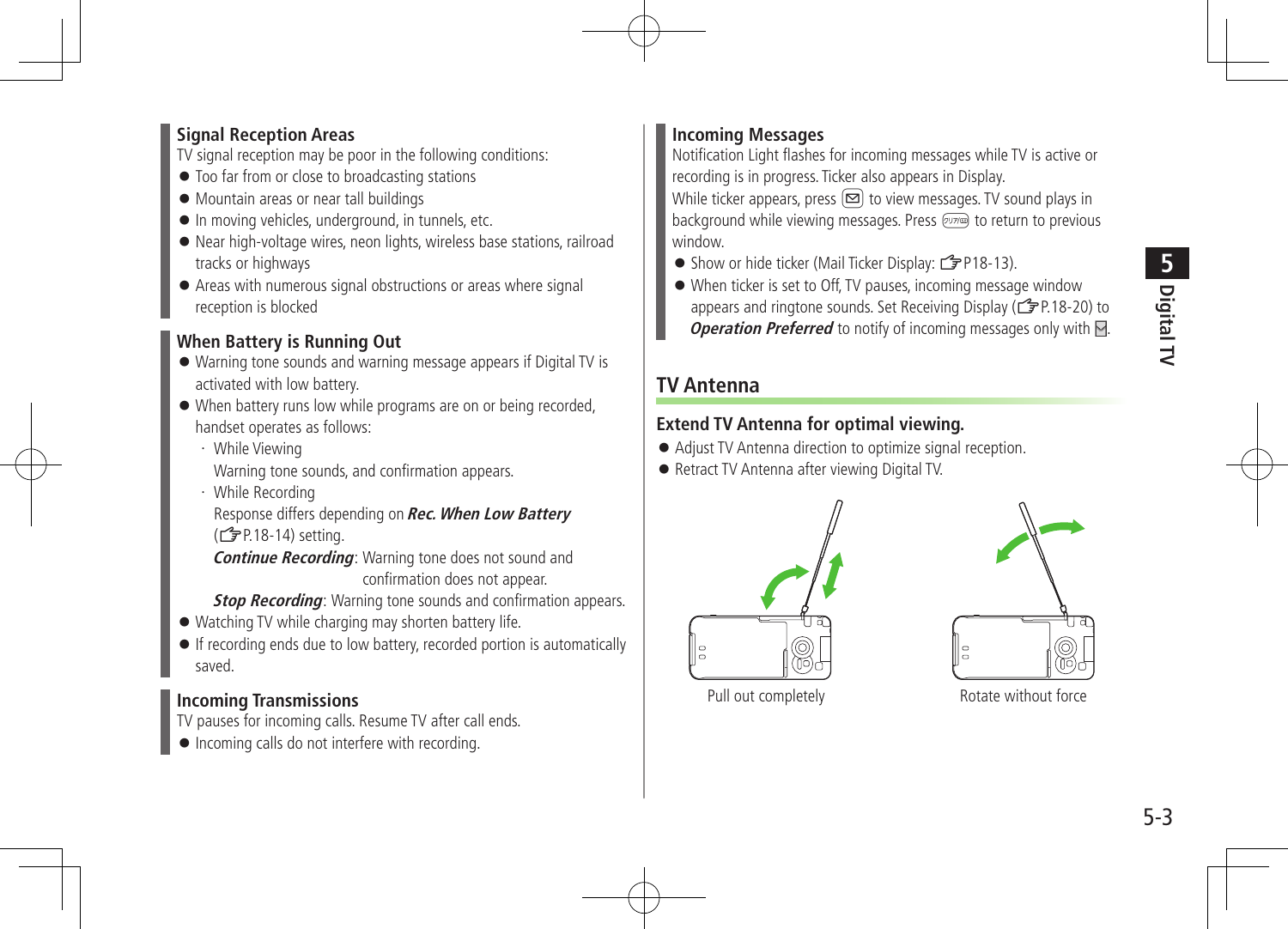## Initial Setup

#### **Set channels for your area.**

- Up to ten Channel Lists can be saved.
- Set channels after extending TV Antenna.

#### **Main Menu** 4 **TV** 4 **Channel Setting** 4 **Select Area**

Select a region  $\rightarrow$  Select a prefecture

## **2 YES**

#### **Note**

- $\bullet$  If manual setup fails, try automatic channel setup ( $\circled{F}$  Below).
- Handset detects a change in reception area after moving to a different area. Set Channel List for that area.

## **Channel Settings**

## **Automatic Channel Setup**

**Main Menu ▶ TV ▶ Channel Setting ▶ Automatic** 

## **1 YES**

- **2** After channel search, **YES** → Enter title
	- If title is not entered, date (year/month/day/hour/minute) is automatically saved as title.

## **Using Channel List**



**From Main Menu + TV Channel List** 

#### ■ **Set Channels**

- **>**Select a Channel List
- Channel List is set, and available channels appear.
- Select a channel to access the station

#### ■ **Delete Channel List**

- $\triangleright$  Highlight a Channel List  $\rightarrow \widehat{Y}$  [Menu]  $\rightarrow$  *Delete*  $\rightarrow$  *YES*
- Selected Channel List cannot be deleted.
- **Delete Channels from Channel List**
- $\triangleright$  Highlight a Channel List  $\rightarrow \lbrack \mathfrak{D} \rbrack$  **[Detail]**  $\rightarrow$  Highlight a channel  $\rightarrow$ S**[Menu]** 7**Delete** 7**YES**
- Channels in selected Channel List cannot be deleted.

■ **Edit Title**

- $\triangleright$  Highlight a Channel List  $\rightarrow \boxed{\mathbf{x}}$  **[Menu]**  $\rightarrow$  *Edit title*  $\rightarrow$  Edit
- **Reassign a Remote Control Number (Keypad) to a Channel**
- $\triangleright$  Highlight a Channel List  $\rightarrow \lbrack \mathfrak{D} \rbrack$  **Detail**  $\rbrack \rightarrow \lbrack \mathfrak{D} \rbrack$  **Menu** $\rbrack \rightarrow$ **Remote control**  $# \rightarrow$  Select a channel  $\rightarrow$  Select a new remote control  $number \rightarrow \boxed{\infty}$  **[Finish]**  $\rightarrow$  **YES**

**5**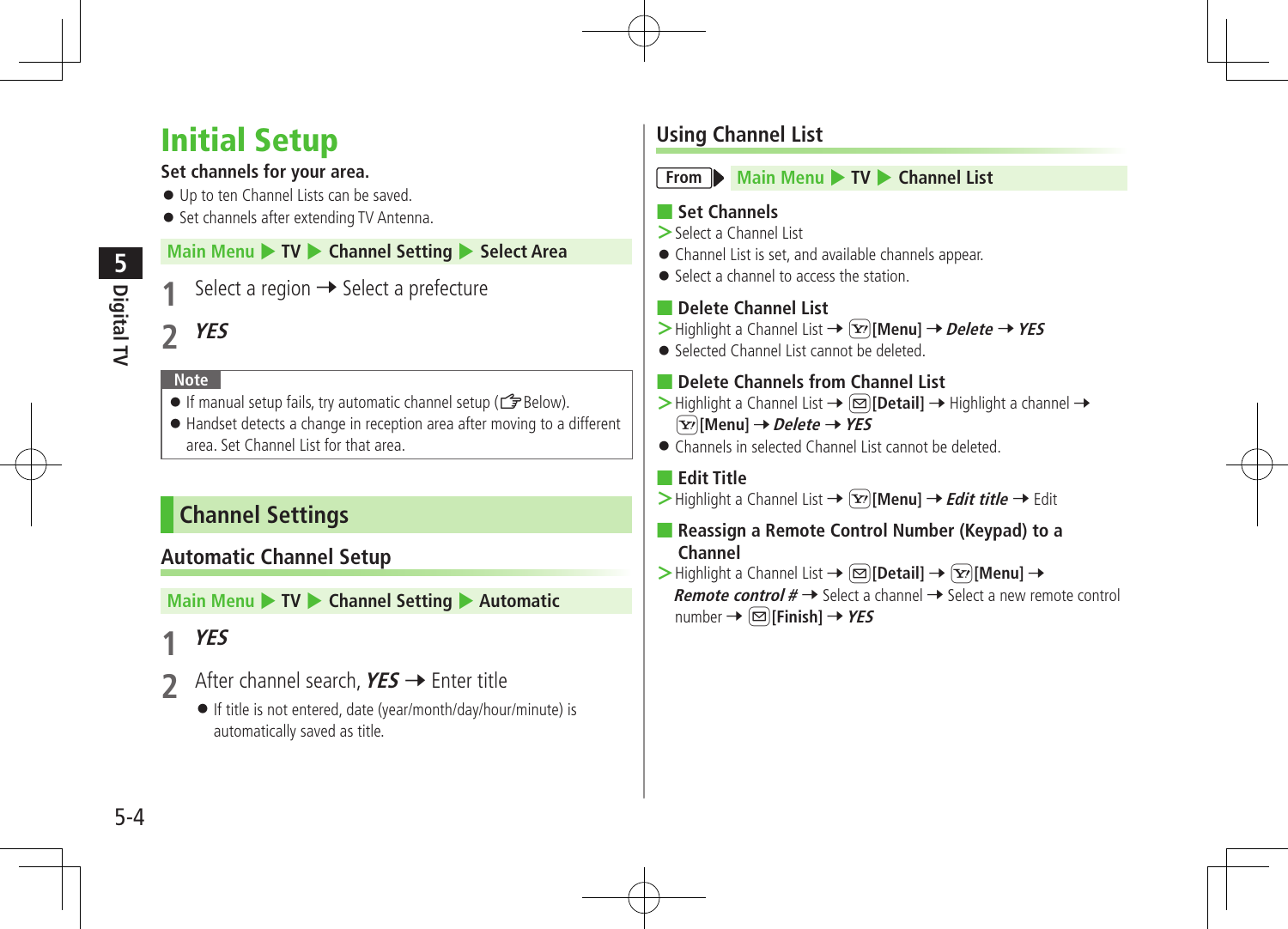## Watching TV

- $\bullet$  Set channels beforehand ( $\mathcal{F}$ P.5-4).
- Switch Normal Position/Viewer Position for portrait/landscape view while viewing TV.

**1** <sup>1</sup>

Viewer appears.



**2** Select <sup>a</sup> channel

| <b>Direct Channel</b><br>Access  | $-\left(\overline{9}\right)$<br>$(\overline{\star})$ (Channel 10)<br>(O)(Channel 11)<br>(#)(Channel 12) |
|----------------------------------|---------------------------------------------------------------------------------------------------------|
| Previous/<br><b>Next Channel</b> | Ю                                                                                                       |
| <b>Channel Search</b>            | Press and hold [o]<br>• To stop: $\boxed{\text{C}$ Cancel]/ $\boxed{\text{C}$                           |

- **3** To end TV,  $\left(\frac{1}{2}\right) \rightarrow$  **End TV** 
	- $\bullet$  To play TV sound in the background:  $\textcircled{}\rightarrow$  **Change to BGM**
- **Switch Landscape/Portrait View in Normal Position**
- $>$  $\Omega$
- Press to toggle views.

#### **Note**

- Alternatively, Main Menu ▶ TV ▶ Watch TV
- Set Digital TV to activate upon switching to Viewer Position (Work with Style:  $F$ P.18-7)
- **Tip** ●Use Bluetooth<sup>®</sup> Device for Listening to Music (<del>1</del> P.11-10)  $\bullet$  View handset TV images on a TV set ( $\circ$ P.11-18)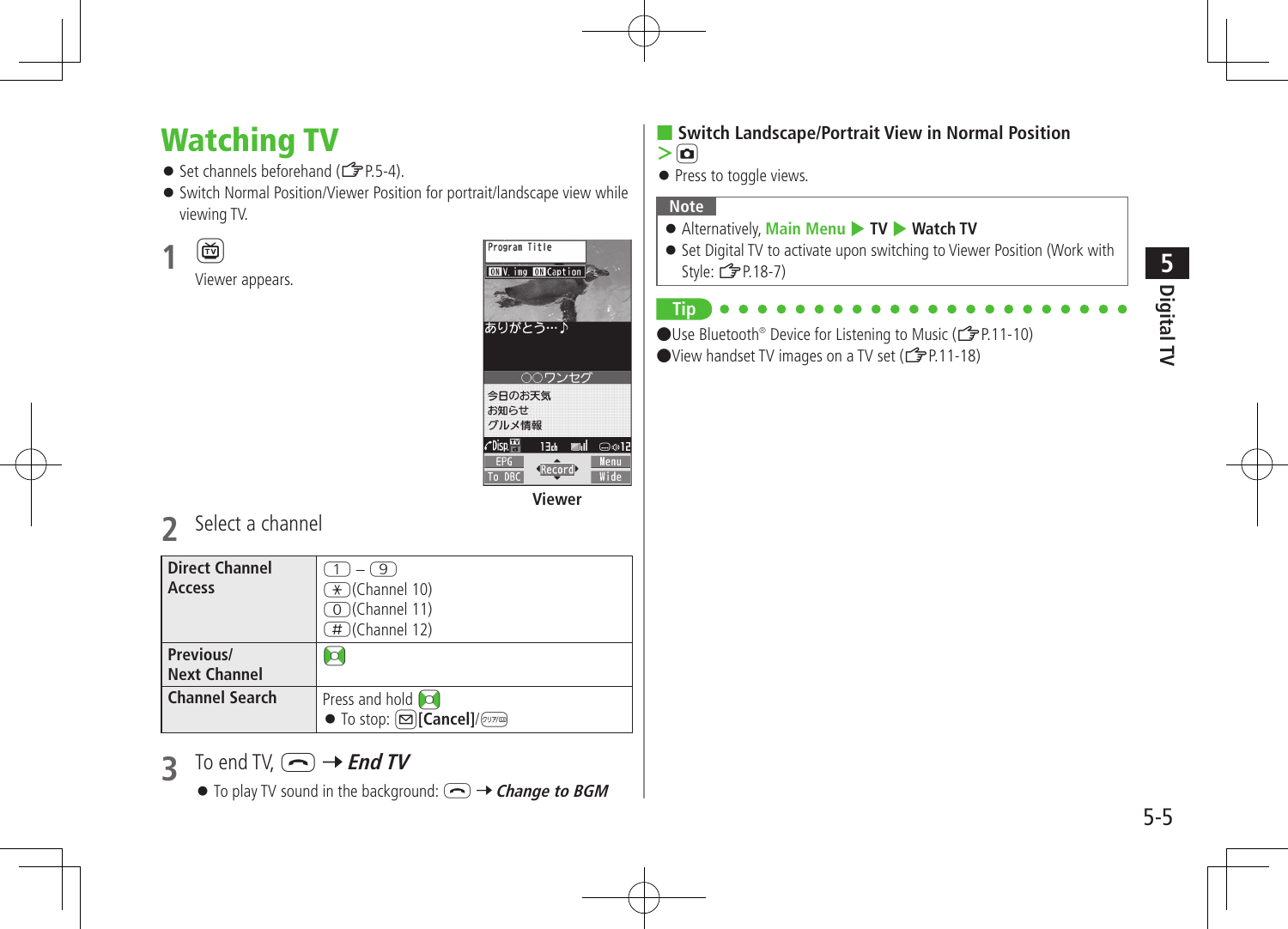### **Indicators**

**•** Screenshots are provided for reference only. Actual handset windows differ in appearance.



|   | <b>Item</b>                    | <b>Description</b>                                                                                                                                  | <b>Operation (Normal Position)</b>                                                             |
|---|--------------------------------|-----------------------------------------------------------------------------------------------------------------------------------------------------|------------------------------------------------------------------------------------------------|
| O | Image                          |                                                                                                                                                     |                                                                                                |
| ❷ | Captions                       |                                                                                                                                                     |                                                                                                |
| ❸ | Data Broadcast                 | ( 了P.5-7)                                                                                                                                           |                                                                                                |
| ❹ | Data Broadcast<br>Mode         | Data Broadcast Mode off<br>图Data Broadcast Mode on                                                                                                  | ලි)[To TV]/[To DBC] $^2$                                                                       |
| ❺ | Off timer                      | (CJPP.5-9)                                                                                                                                          |                                                                                                |
|   | <b>O</b> ECO Mode              | ( <del>f</del> P.18-14)                                                                                                                             |                                                                                                |
| ❼ | Channel                        | (C <sub>2</sub> P.5-4)<br>• When multiple programs are available<br>in the same broadcasting station,<br>"service number/total numbers"<br>appears. |                                                                                                |
| ❸ | Signal Strength<br>l evel      | EH.<br>ET.<br>EH<br>$\rightarrow$ Weak<br>Out of range<br>Strong-                                                                                   |                                                                                                |
| ❸ | <b>Receiving Captions</b>      |                                                                                                                                                     |                                                                                                |
| ❶ | Volume                         |                                                                                                                                                     | $\bullet$ Adjust volume: $\begin{pmatrix} 0 \\ 0 \end{pmatrix}$ <sup>1</sup><br>● Mute/Resume: |
| ❶ | Program Title                  |                                                                                                                                                     | $\mathcal{D}/\mathbb{Q}^3$                                                                     |
| ℗ | Recorder Status <sup>1</sup>   | OREC Recording OREC Timer Set                                                                                                                       | ( <sup>2</sup> P.5-11, P.5-13)                                                                 |
| ® | Display/Caption <sup>2</sup>   | Display: ON/OFF/Large<br>Caption: ON/OFF                                                                                                            | $\overline{\phantom{a}}$<br>• Each key press toggles<br>settings.                              |
| ❶ | Indicator/Caption <sup>3</sup> | Indicators: ON/OFF<br>Caption: Upper position/Lower position/OFF                                                                                    | $\overline{\mathscr{C}}$<br>• Each key press toggles<br>settings.                              |

<sup>1</sup> Only when Data Broadcast Mode is off <sup>2</sup> Only in Portrait View <sup>3</sup> Only in Landscape View

 $\bullet$  Tap Display in Viewer Position to show Control Keys and Slide Lever ( $\bullet$  P.1-32).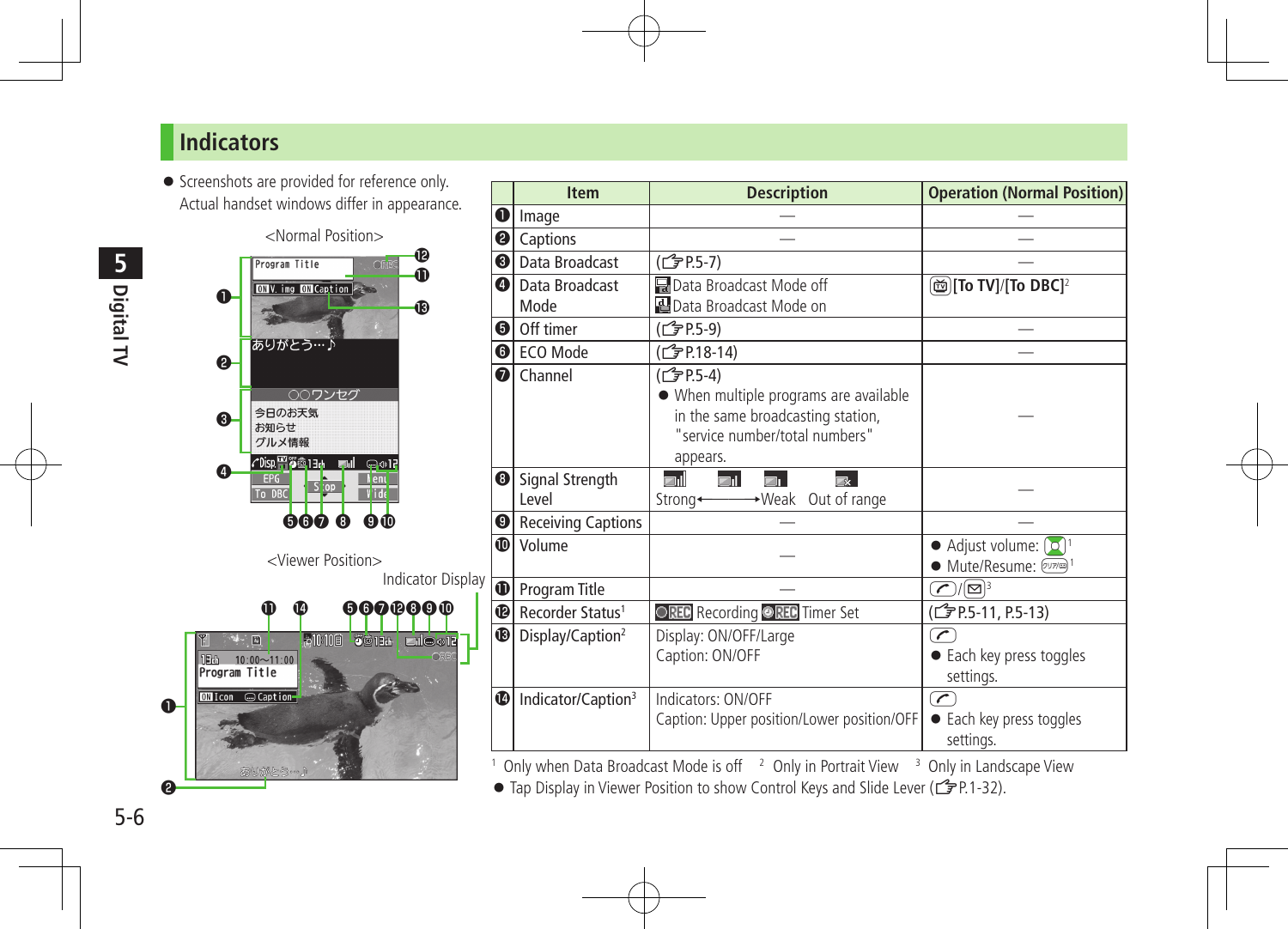### **Program List (Japanese)**

#### **Check program schedules and set timer to view/record TV programs.**

#### **Main Menu ▶ TV ▶ Program List**

- Confirmation appears when using Program List for first time. Follow onscreen instructions.
- **•** See Program List Help menu for usage information.

#### ■ **View Program List while TV is Active**  $>$  $\textcircled{=}$ **[EPG]**

■ **Show Program Information while TV is Active** > Press and hold **<u>
<br>
<br>
<br>
<br>
<b>EPG1**</u> → To return to Viewer,  $\sqrt{p_{\text{max}}}$ 

## **Data Broadcast (Japanese)**

#### **Access a variety of program-related information such as still images and videos.**

- Data Broadcast is not available in Landscape View (Wide Screen).
- **1** Activate TV (Data Broadcast Mode off) → 1**[To DBC]**

#### **관** appears.

- $\bullet$   $\sigma$  to select information
- To deactivate Data Broadcast Mode: **fo TV**

#### **Note**

 Viewing Data Broadcast information requires no fees: however, accessing websites will incur transmission fees.

## **Functions while Viewing TV**

#### ■ **Sound Settings**

 $>$  While TV is active,  $\boxed{\mathbf{Y}}$  [Menu]  $\rightarrow$  **Settings**  $\rightarrow$  **Sound**  $\rightarrow$ **Sound Effect**  $\rightarrow$  Select an item (See below)

| <b>Item</b>        | <b>Operation/Description</b>                                       |
|--------------------|--------------------------------------------------------------------|
| <b>Auto Volume</b> | Automatically increase to optimum volume                           |
|                    | $>$ ON or OFF                                                      |
| Remaster           | Adjust sound quality to reproduce original sound                   |
|                    | $>$ ON or OFF                                                      |
| Listening          | Adjust to natural sound when using earphone or                     |
|                    | Bluetooth <sup>®</sup> device                                      |
|                    | $>$ Select an item                                                 |
|                    | · <b>Surround</b> : Reproduce natural and stereophonic             |
|                    | sound                                                              |
|                    | · <b>Natur 1</b> or <b>Natur 2</b> : Complement sound specific to  |
|                    | earphone to reproduce natural sound                                |
|                    | • OFF: Turn off Listening setting                                  |
| <b>Equalizer</b>   | Change sound quality when using earphone or Bluetooth <sup>®</sup> |
|                    | device                                                             |
|                    | $\geq$ Select an item                                              |
|                    | · <b>Normal</b> : Reproduce normal sound                           |
|                    | H. BASS1: Enhance low-pitched sound                                |
|                    | · H. BASS2: Enhance low-pitched sound even more                    |
|                    | · <i>Voice</i> : Make voice clear                                  |
|                    | · <i>Train</i> : Minimize sound leakage                            |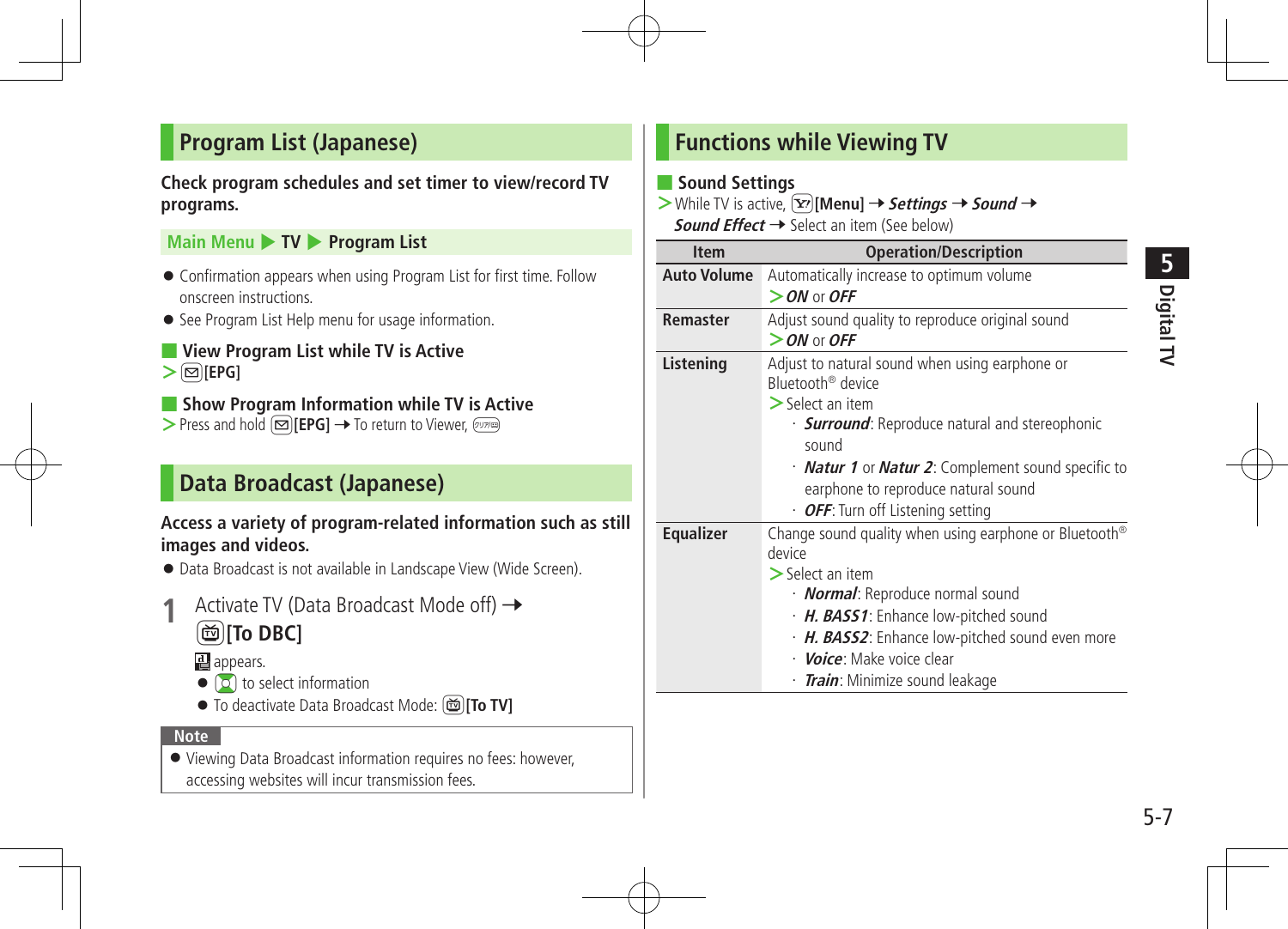#### ■ Other Functions

**>**While TV is active, follow the steps below

| <b>Item</b>         | <b>Operation/Description</b>                                                                                                                              |
|---------------------|-----------------------------------------------------------------------------------------------------------------------------------------------------------|
| Access              | $>$ $\beta$ <sub><i>S</i></sub> $\beta$ <sub><i>M<sub>ifi</sub></i><math>\rightarrow</math> <i>Open Menu</i> <math>\rightarrow</math> <i>Yahoo!</i></sub> |
| <b>Internet</b>     | • Subsequent operations vary by browser and connection                                                                                                    |
|                     | ( <del>f</del> P.15-4 to P.15-6).                                                                                                                         |
| <b>Make a Voice</b> | $\triangleright$ (E.P. wife) $\rightarrow$ Stand-by display $\rightarrow$ Enter a number $\rightarrow$                                                    |
| Call/Video          | $\overline{\textcircled{f}}$ (For Video Call, $\textcircled{f}$ [V. Call])                                                                                |
| Call                | • Interrupt TV during call. After call, TV resumes.                                                                                                       |
|                     | • Recording will not be interrupted.                                                                                                                      |
| Use                 | $\triangleright$ (SP/Wi-Fi) $\rightarrow$ Stand-by display $\rightarrow \lbrack \infty \rbrack$                                                           |
| <b>Messaging</b>    |                                                                                                                                                           |

#### ■ **Functions Available while Viewing TV**

 $\overline{\phantom{a}}$ 

**>**While TV is active,  $\mathbf{x}$ *j*[Menu] → Select an item (See below)

| <b>Item</b>  | <b>Operation/Description</b>                              |
|--------------|-----------------------------------------------------------|
| Program info | View current program information                          |
| Program list | View Program List                                         |
| Disp.Ch./    | $>$ Select an item                                        |
| operation    | • <b>Channel info</b> : View channel details. Select a    |
|              | channel to watch that Station                             |
|              | <b>Channel List:</b> View Channel List (CFP.5-4)          |
|              | · <b>Channel Setting</b> : Set channels for your area     |
|              | (CJP.5-4)                                                 |
|              | • <b>Add to ch. list</b> : Add current station to Channel |
|              | List. Assign current station to lowest available          |
|              | number key                                                |
|              | · <b>Tune service</b> : Select a program when multiple    |
|              | programs are available from the same broadcasting         |
|              | company                                                   |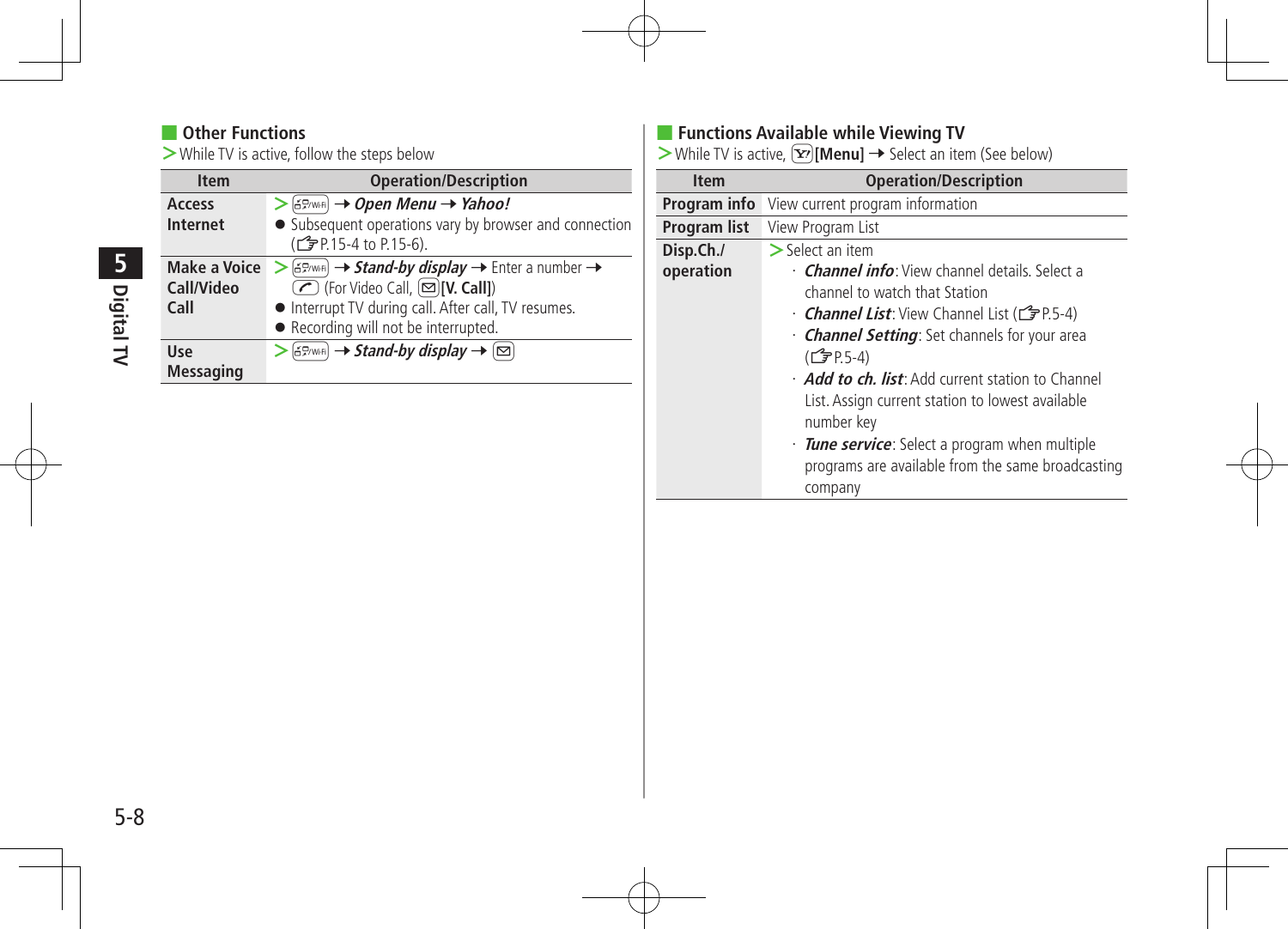| t<br>ï |
|--------|
|        |

| <b>Item</b>               | <b>Operation/Description</b>                                                                                    | <b>Item</b>     | <b>Operation/Description</b>                                                                   |
|---------------------------|-----------------------------------------------------------------------------------------------------------------|-----------------|------------------------------------------------------------------------------------------------|
| Data                      | $\geq$ Select an item                                                                                           | <b>Settings</b> | $\cdot$ Video $\rightarrow$ Brightness: Set backlight brightness                               |
| Broadcasting <sup>1</sup> | · <b>Back to data BC</b> : End Data Broadcast site and                                                          |                 | $\cdot$ <i>Video</i> $\rightarrow$ <i>Mobile W-Speed</i> <sup>2</sup> : Enhance frame rate     |
|                           | return to Data Broadcast window                                                                                 |                 | of TV images automatically                                                                     |
|                           | · Reload contents: Reload page (Data Broadcast                                                                  |                 | • <b>Video <math>\rightarrow</math> Image Quality</b> <sup>2</sup> : Select an image quality   |
|                           | link)                                                                                                           |                 | $\cdot$ <i>Video</i> $\rightarrow$ <i>LCD AI</i> : Activate image compensation                 |
|                           | · <b>Certificate</b> : View owner, author, validity period and                                                  |                 | according to backlight                                                                         |
|                           | serial number of certificate used in SSL                                                                        |                 | <i>• Sound → Sound Effect<sup>2</sup></i> ( <del>△</del> P.5-7)                                |
|                           | communication                                                                                                   |                 | $\cdot$ <b>Sound <math>\rightarrow</math> Main/sub sound</b> : Set main/sub sound              |
|                           | · <b>Images</b> <sup>2</sup> : Show/hide images on Data Broadcast                                               |                 | $\cdot$ Sound $\rightarrow$ Switch audio data: Available only                                  |
|                           | sites                                                                                                           |                 | when multiple audio data are supported                                                         |
|                           | · <b>Sound Effect</b> <sup>2</sup> : Turn on/off sounds from Data                                               |                 | <b>ECO Mode</b> <sup>2</sup> : Set power saving mode (CFP.18-14)                               |
|                           | Broadcast/sites                                                                                                 |                 | • Off timer: When set time passes, confirmation                                                |
|                           | · <b>Reset Settings</b> <sup>2</sup> : Show confirmation on Data<br><b>Broadcast</b>                            |                 | appears asking whether to end viewing/recording                                                |
|                           |                                                                                                                 |                 | <b>TV</b>                                                                                      |
| TV link list <sup>1</sup> | Show TV Link details                                                                                            | Key guide       | View key operation quide while watching TV                                                     |
| Compose                   | Compose a message while audio continues (CF From                                                                |                 | Available only in Portrait View                                                                |
| message                   | Step 2 on P.14-4)                                                                                               |                 | <sup>2</sup> Available from User Settings even while TV is not active ( $\mathcal{F}$ P.18-13) |
| <b>Settings</b>           | $\geq$ Select an item                                                                                           |                 |                                                                                                |
|                           | $\cdot$ Display/Operation $\rightarrow$ SW V. img/Caption $\cdot$                                               |                 |                                                                                                |
|                           | Switch view (switch image size/image off)                                                                       |                 |                                                                                                |
|                           | Display/Operation $\rightarrow$ Switch TV/data BC <sup>1</sup> :<br>Toggle Data Broadcast Mode on/off (CTP.5-7) |                 |                                                                                                |
|                           | $\cdot$ <i>Display/Operation <math>\rightarrow</math> Icons</i> <sup>2</sup> : Set Indicator                    |                 |                                                                                                |
|                           | Display in Landscape View                                                                                       |                 |                                                                                                |
|                           | <i>Display/Operation <math>\rightarrow</math> AV output:</i> View a Digital                                     |                 |                                                                                                |
|                           | TV image on a TV set or other devices ( $\mathbb{C}$ P.11-18)                                                   |                 |                                                                                                |
|                           | $\cdot$ Display/Operation $\rightarrow$ Work When Folded <sup>2</sup> :                                         |                 |                                                                                                |
|                           | Continue or end TV when handset is closed                                                                       |                 |                                                                                                |
|                           |                                                                                                                 |                 |                                                                                                |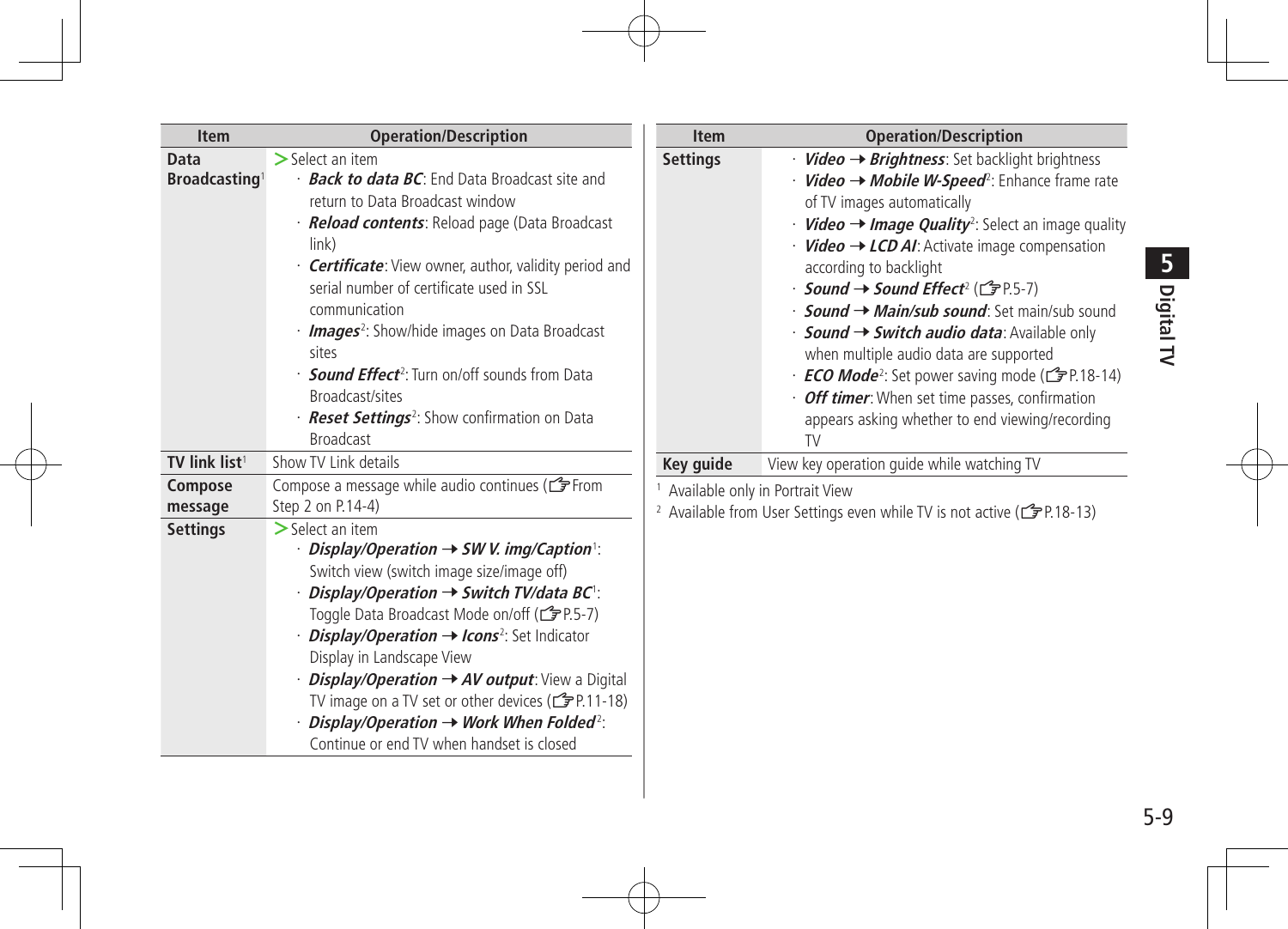## TV Links (Japanese)

## **Saving TV Links**

- Following function is not available in Landscape View (Wide Screen).
- Switch Data Broadcast Mode on → Select a link
- **2 YES**

Follow onscreen instructions to save link.

## **Opening TV Links**

#### **Main Menu ▶ TV ▶ TV Link**

- **1** Select <sup>a</sup> TV Link
	- Confirmation appears when Internet access is required. Select **YES** to proceed.
	- If TV Link is expired, confirmation appears asking whether to delete link.

## **Functions Available in TV Link List**

#### **Main Menu ▶ TV ▶ TV Link**

 $\mathbf{F}$  [Menu]  $\rightarrow$  Select an item (See below)

| <b>Item</b>   | <b>Operation/Description</b>                                                     |  |
|---------------|----------------------------------------------------------------------------------|--|
|               | <b>Display detail</b> Show TV Link title, URL, summary, content type, expiration |  |
|               | date                                                                             |  |
|               | <b>No. of TVlink</b> Show number of saved TV Links                               |  |
| <b>Delete</b> | $\geq$ Select an item                                                            |  |
|               | $\cdot$ Delete this $\rightarrow$ YES                                            |  |
|               | $\cdot$ Delete selected $\rightarrow$ Check TV link(s) to delete $\rightarrow$   |  |
|               | $\textcircled{=}$ [Finish] → YES                                                 |  |
|               | $\cdot$ Delete all $\rightarrow$ Enter Phone Password $\rightarrow$ YES          |  |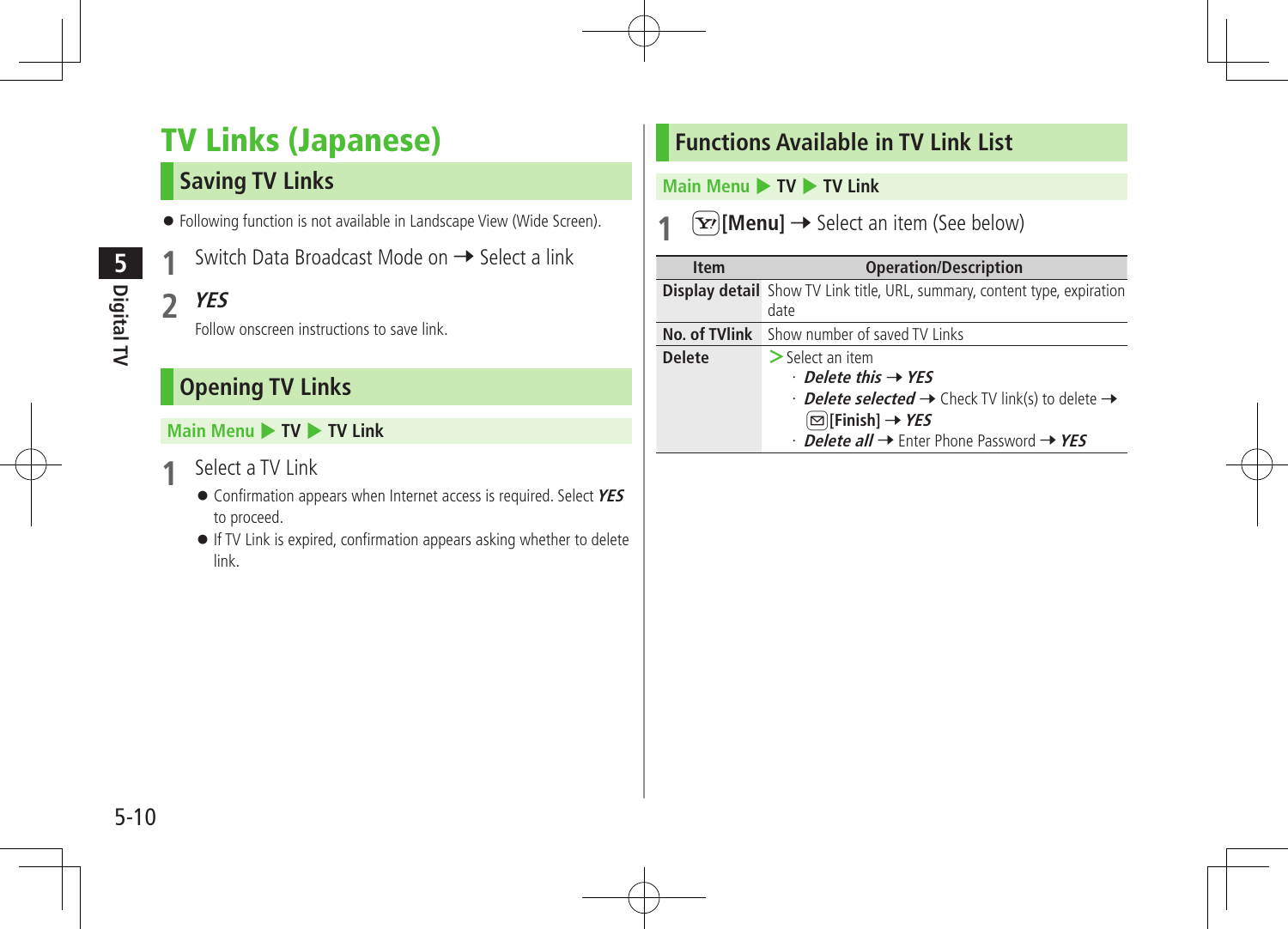# **Digital TV 5**

## Recording/Playing Programs

## **Recording Current Program**

#### **Save programs as videos or still images. Recordings are saved to microSD Card.**

- $\bullet$  microSD Card: $\mathcal{F}$ P.10-18
- Save up to 2GB of data at a time.

| <b>Recording Time (total)*</b> Approx. 640 minutes |          |
|----------------------------------------------------|----------|
| <b>Savable Files</b>                               | 99 files |

- \* Average recordable time per 2GB microSD
- $\bullet$  Recording is unavailable when signal strength drops to  $\bullet$ .
- **1 Activate TV →**  $\boxed{\bullet}$  **[Record]**

**OREC** appears, and recording starts.

**2 [Stop]** to stop recording

Program is saved to microSD Card.

#### **Note**

- $\bullet$  In the following cases, recording ends and recorded portion is automatically saved:
	- ・ File size is over 2GB
	- ・ microSD Card memory is full
- Recorded files are not saved to handset.
- $\bullet$  Do not remove microSD Card while recording.
- $\bullet$  Recording continues even if signal strength level is  $\bullet$  ; however, images and audio are not saved.
- Recording is disabled during AV output.

## **Capturing Screenshots**

#### **Captured screenshots are saved to handset.**

- $\bullet$  This feature is unavailable when signal strength is  $\bullet$  or Data Broadcast Mode is on.
- Activate TV (Data Broadcast Mode off)  $\rightarrow$  press and hold  $\Box$

#### **Note**

- Captions cannot be captured.
- Capturing is disabled during AV output.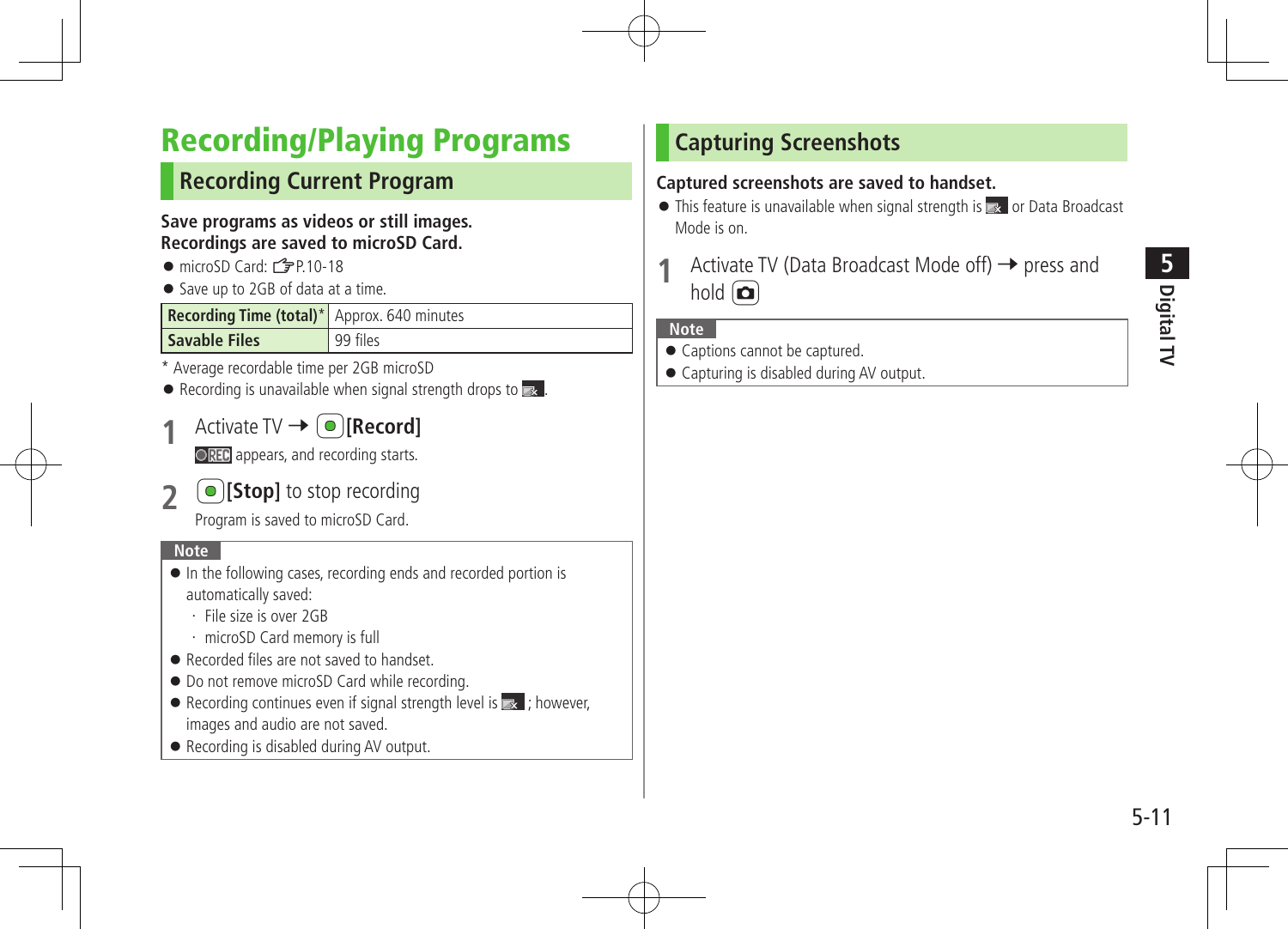## **Playing Recorded Programs**

#### **Main Menu** 4 **Data Folder** 4 **TV** 4 **Video**

Select a video

Playback starts.

- When a playback position is recorded to video, playback starts from the position. Press  $\boxed{\infty}$ **[FromTop]** to play back from beginning.
- When a video contains divided files, file list opens. Select the file to play back.

## **Playback Operations**

| Volume                        |                                                                              |
|-------------------------------|------------------------------------------------------------------------------|
| <b>Mute/Cancel Mute</b>       | 冢                                                                            |
| <b>Fast-forward</b>           | O (Press once: 10x; Press twice: 30x)                                        |
| <b>Fast-rewind</b>            | O (Press once: 10x; Press twice: 30x)                                        |
| Pause/Resume                  | $\begin{bmatrix} \bullet & \bullet & \bullet \end{bmatrix}$                  |
| <b>Play Frame by</b><br>Frame | Pause playback $\rightarrow \text{[}$ [Frame]<br>• Play back frame by frame. |
| Skip Rewind <sup>1</sup>      | Press and hold $\bigcirc$ /( $\overline{\ast}$ )                             |
| Skip Forward <sup>2</sup>     | Press and hold $\lceil \bigcirc \rceil$ /<br>$(\overline{H})$                |

**Example: Video Folder**

 $\leftarrow$  Play

Menu<br>Info

microSD Ⅱ 号画2010/07/24 10:00 図●■2010/07/23 10:00 図●■2010/07/23 09:07

 $0.10/07$ □ □ □ 2010/07/22 10:00 □□□2010/07/22 09:04

**ZIG** 

FromTop<br>Delete

1

| <b>Toggle Playback</b><br><b>Speed</b>  | $\blacksquare$ (Summary<br>$\boxed{m}$<br>e<br>$\boldsymbol{\Xi}$<br>View)1<br>• Summary View adjusts playback speed<br>according to audio.                                                                               |
|-----------------------------------------|---------------------------------------------------------------------------------------------------------------------------------------------------------------------------------------------------------------------------|
| <b>View Title</b>                       | $\tau$<br>• Time bar also appears.<br>• Title also appears when views are switched.                                                                                                                                       |
| <b>Toggle Data View</b>                 | Display title $\rightarrow$ (<br>• In Landscape View, each key press toggles<br>indicators (icons) and captions on/off.<br>(Each key press also switches time bar<br>position regardless of whether caption is<br>shown.) |
| Toggle Display<br><b>View/Data View</b> | o<br>• When Data Broadcast Mode is off, each key<br>press toggles views.<br>• When Data Broadcast Mode is on, each key<br>press toggles Data View.                                                                        |
| Data Broadcast<br>Mode On/Off           | 靣<br>In Landscape View, turn program title on.                                                                                                                                                                            |

 Unavailable if file is under 12 seconds long.

<sup>2</sup> Unavailable if file is under 28 seconds long.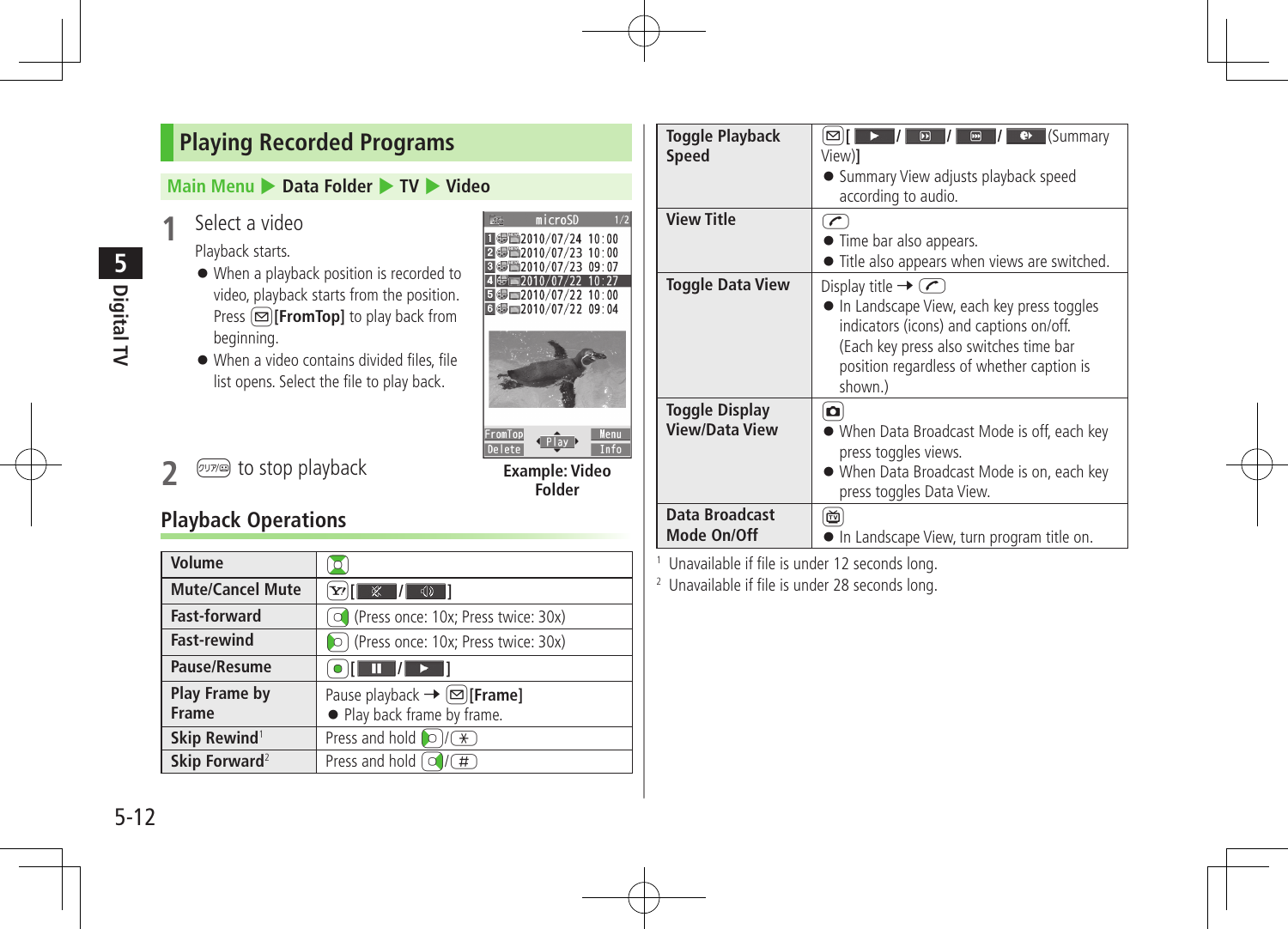## **Viewing Captured Screenshots**

**Main Menu** 4 **Data Folder** 4 **TV** 4 **Image**

**1** Select an image

## **Timer**

● Set up to 100 timer entries to watch or record programs.

#### **Main Menu > TV**

- **1 Timer Watching** or **Timer Recording**
- **2 [New]** → Select an item (See below)

| <b>Item</b>           | <b>Operation/Description</b>                                                                                                                                                                      |
|-----------------------|---------------------------------------------------------------------------------------------------------------------------------------------------------------------------------------------------|
| Channel               | $>$ Select a channel                                                                                                                                                                              |
| <b>Title</b>          | > Enter a program name                                                                                                                                                                            |
| Start date            | Set date and time to start and end viewing/recording a                                                                                                                                            |
| End date <sup>1</sup> | program<br>$>$ Select an item<br>$\cdot$ <b>Enter date <math>\rightarrow</math></b> Enter a date and time<br>$\cdot$ Choose date $\rightarrow$ Select a date $\rightarrow$ Enter date and<br>time |
| Repeat                | Select a repeat type ( ightharpoon Select day, select a day<br>$(\text{days}) \rightarrow (\text{2})$ [Finish])                                                                                   |
| Alarm <sup>2</sup>    | > ON or ON/Set time → For ON/Set time, select an<br>alarm time                                                                                                                                    |

| <b>Item</b>                        | <b>Operation/Description</b>                                                                                                                                                                                                                                                                                                                      |
|------------------------------------|---------------------------------------------------------------------------------------------------------------------------------------------------------------------------------------------------------------------------------------------------------------------------------------------------------------------------------------------------|
| $\text{Tone}^2$                    | Select an alarm type $\rightarrow$ Select a folder $\rightarrow$ Select an<br>alarm                                                                                                                                                                                                                                                               |
| $\mathsf{Alarm}^1$                 | $>$ ON or OFF                                                                                                                                                                                                                                                                                                                                     |
| Alarm vol./<br>Volume              | $\geq$ [O] to adjust volume<br>• For Timer Recording, Escalating Tone cannot be set.                                                                                                                                                                                                                                                              |
| Act. TV<br>$w/$ alarm <sup>2</sup> | $>$ ON or OFF<br>• When ON is set, Digital TV activates from alarm<br>notification window.                                                                                                                                                                                                                                                        |
| Priority <sup>1</sup>              | Set handset response when Timer Recording starts<br>$\geq$ Recording or Operation<br>• When <i>Recording</i> is set, active function suspends/<br>ends, and recording starts.<br>• When <i>Operation</i> is set, confirmation appears.<br>To suspend/end active function, select $YES$ and $\textcircled{\small{\bullet}}$ to<br>start recording. |

<sup>1</sup> Timer Recording only

#### <sup>2</sup> Timer Watching only

**3** <sup>A</sup>**[Finish]** <sup>7</sup> For **Timer Recording**, select **YES** or **YES (confirm once)**

**Digital TV**

**5**